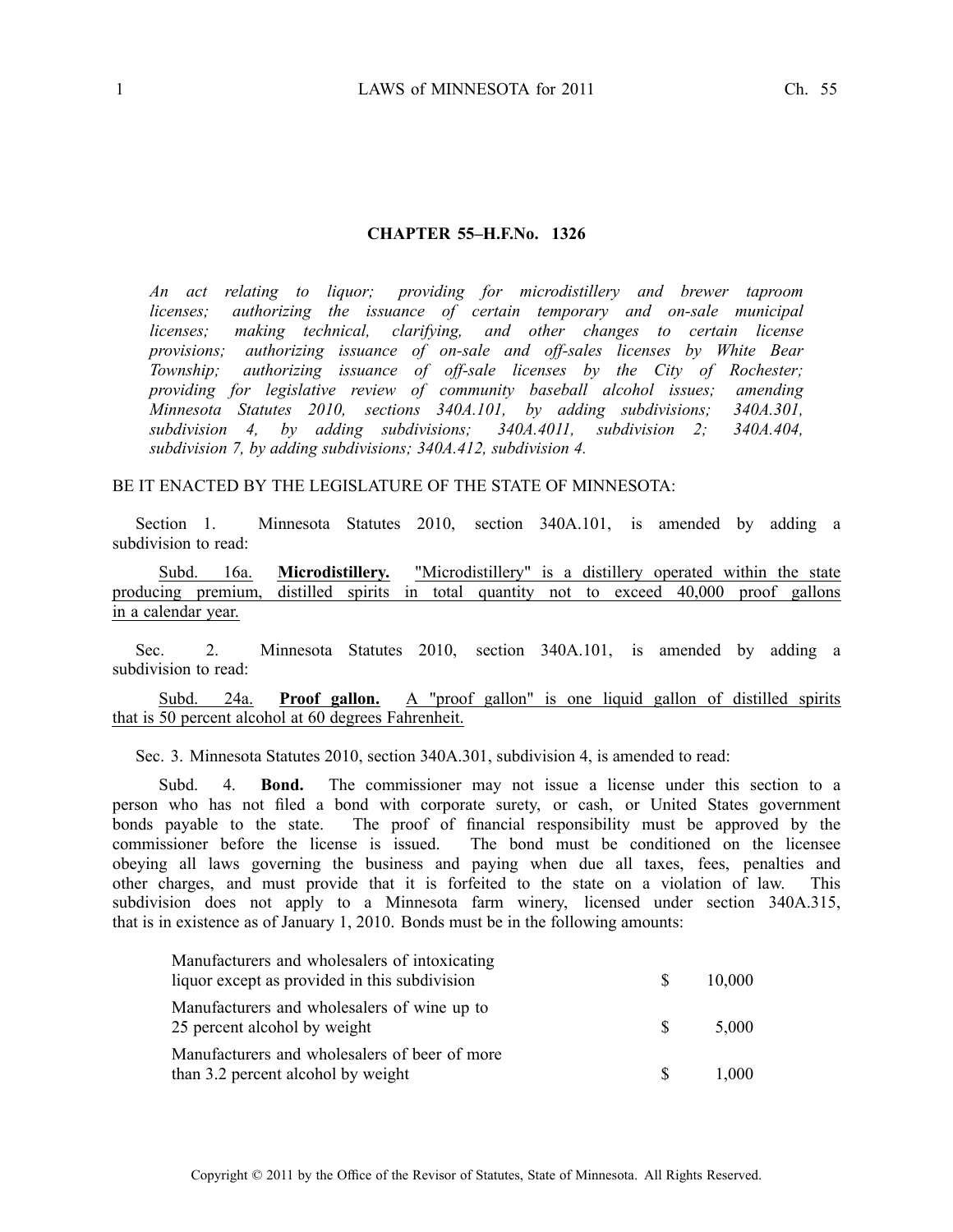| Manufacturers and wholesalers of fewer than |       |
|---------------------------------------------|-------|
| 20,000 proof gallons                        | 2,000 |
| Manufacturers and wholesalers of 20,000 to  |       |
| 40,000 proof gallons                        | 3,000 |
|                                             |       |

Sec. 4. Minnesota Statutes 2010, section 340A.301, is amended by adding <sup>a</sup> subdivision to read:

Subd. 6b. **Brewer taproom license.** (a) A municipality may issue the holder of <sup>a</sup> brewer's license under subdivision 6, clause (c), (i), or (j), <sup>a</sup> brewer taproom license. A brewer taproom license authorizes on-sale of malt liquor produced by the brewer for consumption on the premises of or adjacent to one brewery location owned by the brewer. Nothing in this subdivision precludes the holder of <sup>a</sup> brewer taproom license from also holding a license to operate a restaurant at the brewery. Section 340A.409 shall apply to a license issued under this subdivision. All provisions of this chapter that apply to <sup>a</sup> retail liquor license shall apply to <sup>a</sup> license issued under this subdivision unless the provision is explicitly inconsistent with this subdivision.

(b) A brewer may only have one taproom license under this subdivision, and may not have an ownership interest in <sup>a</sup> brewery licensed under subdivision 6, clause (d).

(c) A municipality may not issue <sup>a</sup> brewer taproom license to <sup>a</sup> brewer if the brewer seeking the license, or any person having an economic interest in the brewer seeking the license or exercising control over the brewer seeking the license, is <sup>a</sup> brewer that brews more than 250,000 barrels of malt liquor annually or a winery that produces more than 250,000 gallons of wine annually.

(d) The municipality shall impose <sup>a</sup> licensing fee on <sup>a</sup> brewer holding <sup>a</sup> brewer taproom license under this subdivision, subject to limitations applicable to license fees under section 340A.408, subdivision 2, paragraph (a).

(e) A municipality shall, within ten days of the issuance of <sup>a</sup> license under this subdivision, inform the commissioner of the licensee's name and address and trade name, and the effective date and expiration date of the license. The municipality shall also inform the commissioner of <sup>a</sup> license transfer, cancellation, suspension, or revocation during the license period.

**EFFECTIVE DATE.** This section is effective the day following final enactment.

Sec. 5. Minnesota Statutes 2010, section 340A.301, is amended by adding <sup>a</sup> subdivision to read:

Subd. 6c. **Microdistillery fee.** The commissioner shall establish <sup>a</sup> fee for licensing microdistilleries that adequately covers the cost of issuing the license and other inspection requirements. The fees shall be deposited in an account in the special revenue fund and are appropriated to the commissioner for the purposes of this subdivision.

Sec. 6. Minnesota Statutes 2010, section 340A.4011, subdivision 2, is amended to read:

Subd. 2. **License not required.** (a) Notwithstanding section 340A.401, no license under this chapter is required for <sup>a</sup> bed and breakfast facility to provide at no additional charge to <sup>a</sup> person renting <sup>a</sup> room at the facility not more than two glasses per day each containing not more than four fluid ounces of wine, or not more than one glass per day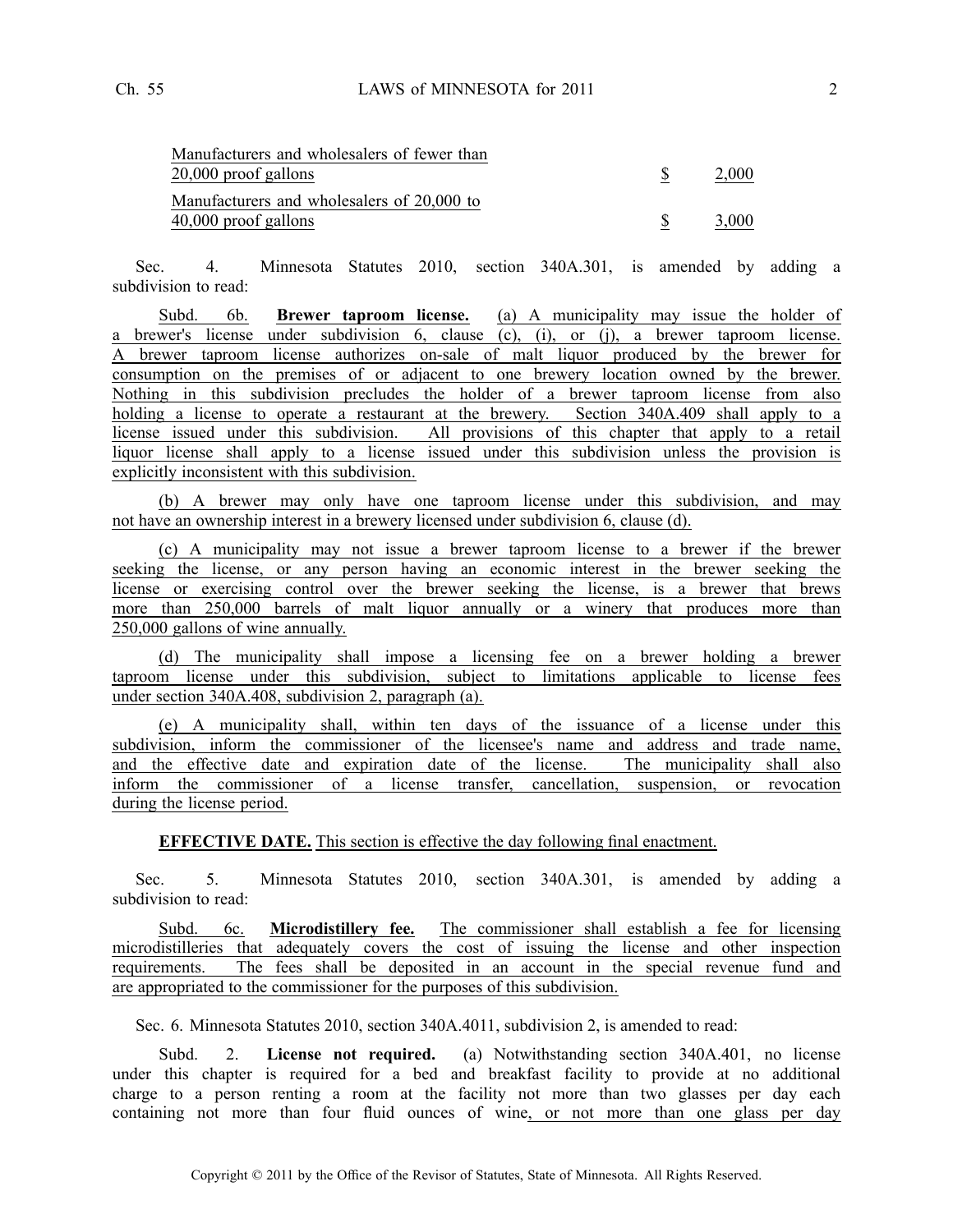containing not more than 12 ounces of Minnesota-produced beer. Wine or beer so furnished may be consumed only on the premises of the bed and breakfast facility.

(b) A bed and breakfast facility may furnish wine or beer under paragraph (a) only if the facility is registered with the commissioner. Application for such registration must be on <sup>a</sup> form the commissioner provides. The commissioner may revoke registration under this paragraph for any violation of this chapter or <sup>a</sup> rule adopted under this chapter.

## **EFFECTIVE DATE.** This section is effective the day following final enactment.

Sec. 7. Minnesota Statutes 2010, section 340A.404, is amended by adding <sup>a</sup> subdivision to read:

Subd. 1b. **Cities; auto racing facilities.** A city may issue an on-sale intoxicating liquor license to an auto racing facility located in the city. The license may authorize sales both to persons attending any and all events at the facility, and sales in <sup>a</sup> restaurant, bar, or banquet facility located on the premises of the auto racing facility. The license authorizes sales on all days of the week. The license may be issued for a space that is not compact and contiguous, provided that the licensed premises may include only the space within <sup>a</sup> defined area as described in the application for the license.

**EFFECTIVE DATE.** This section is effective the day following final enactment.

Sec. 8. Minnesota Statutes 2010, section 340A.404, is amended by adding <sup>a</sup> subdivision to read:

Subd. 5a. **Wine festival.** A municipality with the approval of the commissioner may issue <sup>a</sup> temporary license to <sup>a</sup> bona fide association of owners and operators of wineries sponsoring an annual festival to showcase wines produced by members of the association. The license issued under this subdivision authorizes the sale of table, sparkling, or fortified wines produced by the wineries at on-sale by the glass, provided that no more than two glasses per customer may be sold, and the dispensing of free samples of the wines offered for sale within designated premises of the festival. A license issued under this subdivision is subject to all laws and ordinances governing the sale, possession, and consumption of table, sparkling, or fortified wines. For purposes of this subdivision, <sup>a</sup> "bona fide association of owners and operators of wineries" means an association of more than ten wineries that has been in existence for more than two years at the time of application for the temporary license.

Sec. 9. Minnesota Statutes 2010, section 340A.404, subdivision 7, is amended to read:

Subd. 7. **Airports commission.** On-sale licenses may be issued by the Metropolitan Airports Commission for the sale of intoxicating liquor in major airports owned by the Metropolitan Airports Commission and used as terminals for regularly scheduled air passenger service. Notwithstanding any other law, the license authorized by this subdivision may be issued for space that is not compac<sup>t</sup> and contiguous.

# **EFFECTIVE DATE.** This section is effective the day following final enactment.

Sec. 10. Minnesota Statutes 2010, section 340A.404, is amended by adding <sup>a</sup> subdivision to read: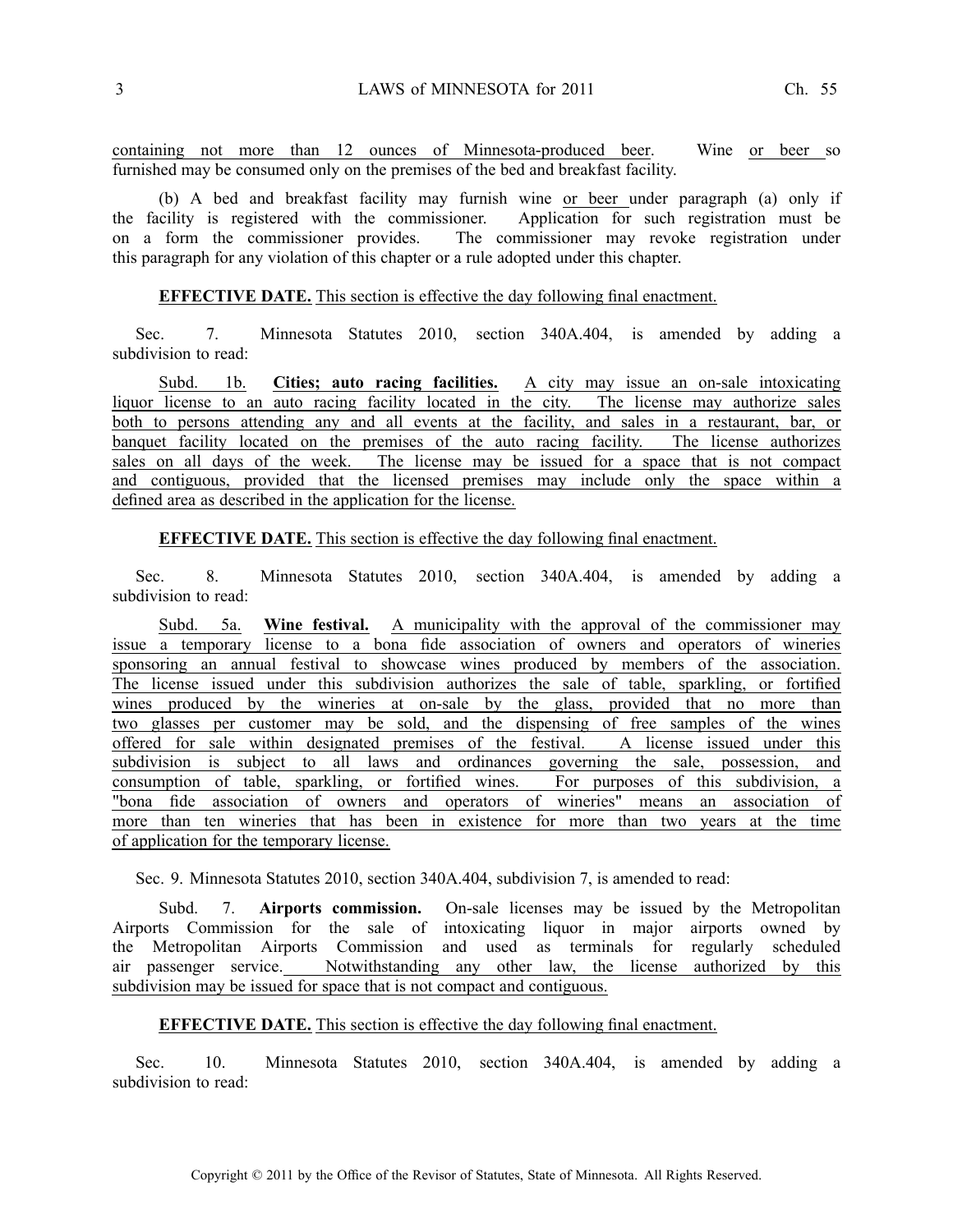Subd. 10a. **Temporary on-sale licenses; farm winery.** The governing body of <sup>a</sup> municipality may issue to <sup>a</sup> farm winery licensed under section 340A.315 <sup>a</sup> temporary license for the on-sale at <sup>a</sup> county fair located within the municipality of intoxicating liquor produced by the farm winery. The licenses are subject to the terms, including a license fee, imposed by the issuing municipality and all laws and ordinances governing the sale of intoxicating liquor not inconsistent with this section. Licenses under this subdivision are not valid unless first approved by the commissioner of public safety.

## **EFFECTIVE DATE.** This section is effective the day following final enactment.

Sec. 11. Minnesota Statutes 2010, section 340A.404, is amended by adding <sup>a</sup> subdivision to read:

Subd. 14. **Private college.** Notwithstanding any other law, local ordinance, or charter provision, the governing body of <sup>a</sup> municipality may issue an on-sale intoxicating liquor license to <sup>a</sup> private, nonprofit college located within the municipality, or to any entity holding <sup>a</sup> caterer's permit and <sup>a</sup> contract with the private, nonprofit college for catering on the premises of the private, nonprofit college, or for any portion of the premises as described in the approved license application. The license authorized by this subdivision may be issued for space that is not compac<sup>t</sup> and contiguous, provided that all such space is included in the description of the licensed premises on the approved license application. The license authorizes sales on all days of the week to persons attending events at the private, nonprofit college. All other provisions of this chapter not inconsistent with this section apply to the license authorized under this section.

**EFFECTIVE DATE.** This section is effective the day following final enactment.

Sec. 12. Minnesota Statutes 2010, section 340A.412, subdivision 4, is amended to read:

Subd. 4. **Licenses prohibited in certain areas.** (a) No license to sell intoxicating liquor may be issued within the following areas:

(1) where restricted against commercial use through zoning ordinances and other proceedings or legal processes regularly had for that purpose, excep<sup>t</sup> licenses may be issued to restaurants in areas which were restricted against commercial uses after the establishment of the restaurant;

(2) within the Capitol or on the Capitol grounds, excep<sup>t</sup> as provided under Laws 1983, chapter 259, section 9, or Laws 1999, chapter 202, section 13;

(3) on the State Fairgrounds, excep<sup>t</sup> as provided under section 37.21, subdivision 2;

(4) on the campus of the College of Agriculture of the University of Minnesota;

(5) within 1,000 feet of <sup>a</sup> state hospital, training school, reformatory, prison, or other institution under the supervision or control, in whole or in part, of the commissioner of human services or the commissioner of corrections;

(6) in <sup>a</sup> town or municipality in which <sup>a</sup> majority of votes at the last election at which the question of license was voted upon were not in favor of license under section 340A.416, or within one-half mile of any such town or municipality, excep<sup>t</sup> that intoxicating liquor manufactured within this radius may be sold to be consumed outside it; and

#### (7) within 1,500 feet of <sup>a</sup> state university, excep<sup>t</sup> that: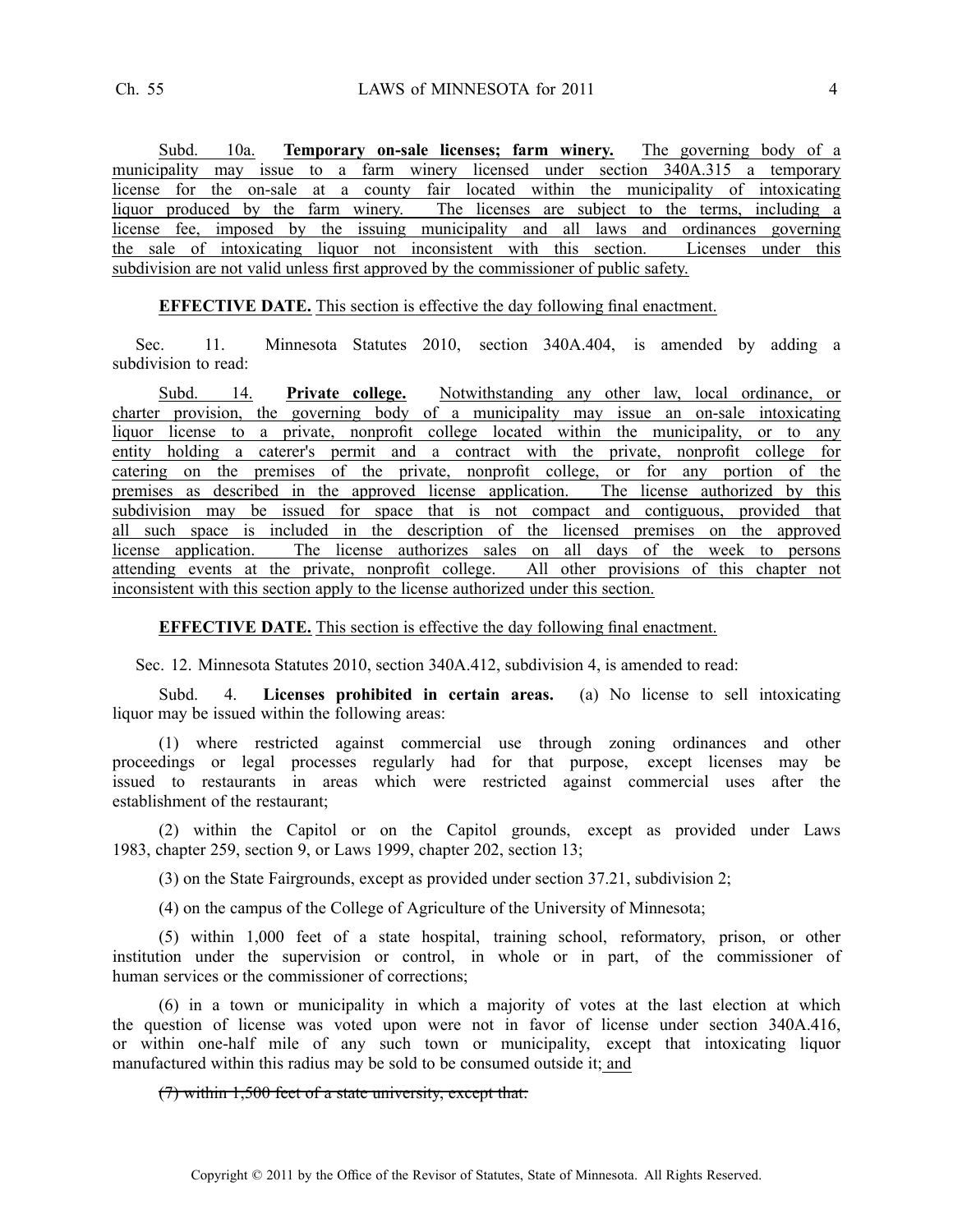(i) the minimum distance in the case of Winona and Southwest State University is 1,200 feet, measured by <sup>a</sup> direct line from the nearest corner of the administration building to the main entrance of the licensed establishment;

(ii) within 1,500 feet of St. Cloud State University one on-sale wine and two off-sale intoxicating liquor licenses may be issued, measured by <sup>a</sup> direct line from the nearest corner of the administration building to the main entrance of the licensed establishment;

(iii) at Mankato State University the distance is measured from the front door of the student union of the Highland campus;

(iv) <sup>a</sup> temporary license under section 340A.404, subdivision 10, may be issued to <sup>a</sup> location on the grounds of <sup>a</sup> state university for an event sponsored or approved by the state university; and

(v) this restriction does not apply to the area surrounding the premises of Metropolitan State University in Minneapolis; and

 $(8)(7)$  within 1,500 feet of any public school that is not within a city.

(b) The restrictions of this subdivision do not apply to <sup>a</sup> manufacturer or wholesaler of intoxicating liquor or to <sup>a</sup> drugstore or to <sup>a</sup> person who had <sup>a</sup> license originally issued lawfully prior to July 1, 1967.

**EFFECTIVE DATE.** This section is effective the day following final enactment.

#### Sec. 13. **WHITE BEAR TOWNSHIP; AUTHORITY TO ISSUE LICENSES.**

Notwithstanding any law or ordinance to the contrary, White Bear Township may issue on-sale and off-sale liquor licenses for establishments within its jurisdiction. Only establishments eligible for <sup>a</sup> license under authority granted to Ramsey County by Minnesota Statutes, chapter 340A, may be issued <sup>a</sup> license under this section. All provisions of Minnesota Statutes, chapter 340, not inconsistent with this section shall apply to the licenses authorized under this section.

**EFFECTIVE DATE.** This section is effective the day following final enactment.

### Sec. 14. **CHANGE IN STATUS; GRANDFATHER PROVISION.**

Notwithstanding Minnesota Statutes, section 340A.413, subdivision 5, the city of Rochester may issue 26 off-sale liquor licenses.

**EFFECTIVE DATE.** This section is effective the day following final enactment.

#### Sec. 15. **COMMUNITY BASEBALL ALCOHOL ISSUES REVIEW.**

The legislative committees with jurisdiction over alcohol regulation shall consider and examine issues surrounding the provision of alcohol to amateur, town league, semiprofessional, and other forms of community baseball.

# Sec. 16. **EFFECTIVE DATE; SUMMER COLLEGIATE BASEBALL LICENSES.**

Laws 2011, chapter 16, is effective April 20, 2011.